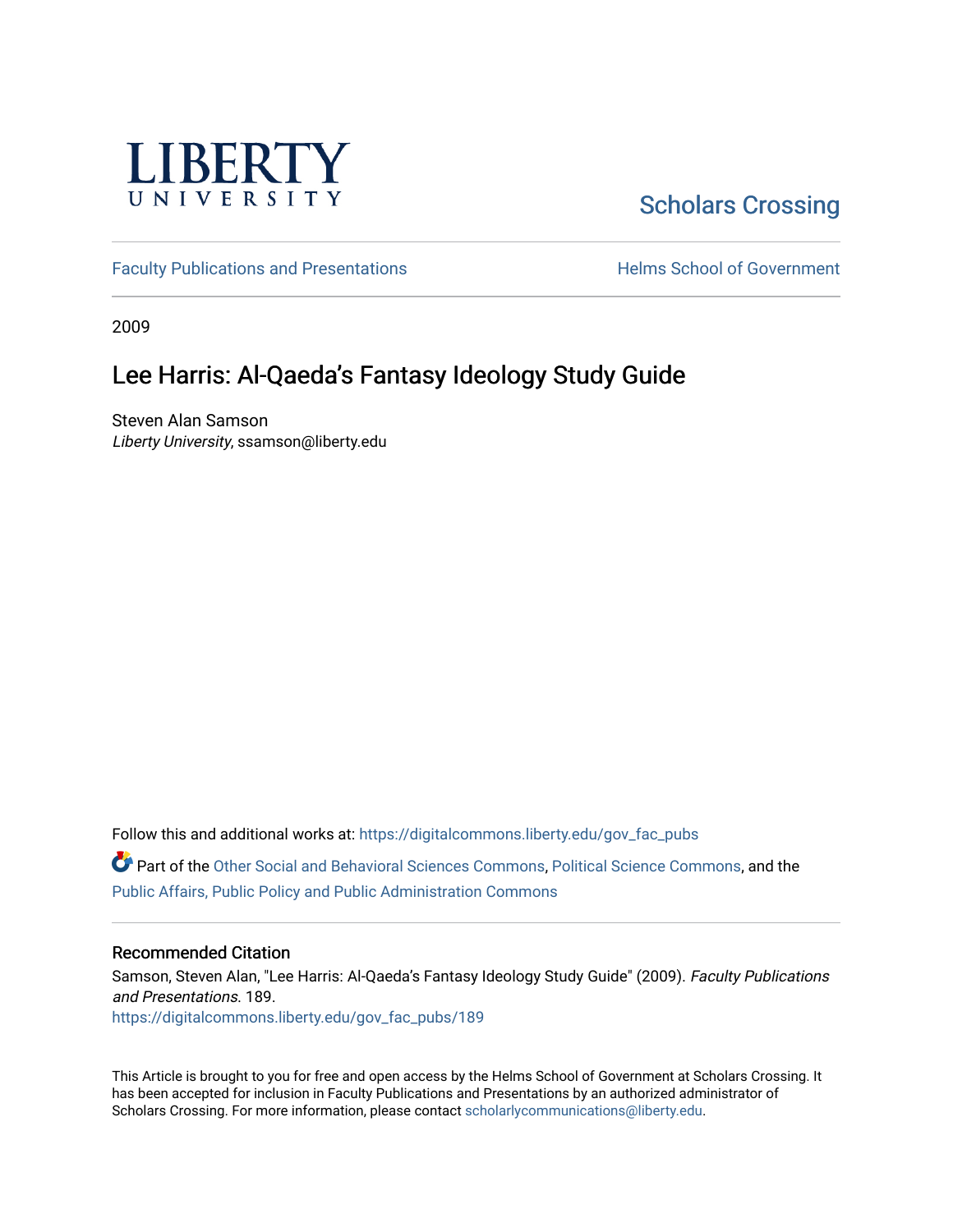## **LEE HARRIS: AL-QAEDA'S FANTASY IDEOLOGY STUDY GUIDE, 2009 Steven Alan Samson**

### **Study Questions**

- 1. How does a misplaced sympathy for the enemy contribute to a failure of imagination? Was 9-11 a crime, a tragedy, an act of war, an accident, or what? How we choose to define reality is of great importance. What assumption about 9-11 did **Victor Davis Hanson** (the military historian, classicist, and author of *Carnage and Culture*) share with **Noam Chomsky** (the language theorist and Blame America First polemicist)? What is the nature of war as viewed by the Prussian strategist **Clausewitz**?
- 2. "A Personal Recollection" might best be read in light of Kenneth Minogue's remarks about political stage-acting in "Why Despots Don't Being in Politics." What Harris calls a **fantasy ideology** resembles Plato's tyrannical soul as described in *The Republic*, Book 8. For a humorous look at a fantasy life, see James Thurber's *The Secret Life of Walter Mitty*. Fantasy ideologies can be usefully analyzed in light of René Girard's theory of mimetic desire, as Girard himself did with *Don Quixote* by Miguel de Cervantes. Jane Austen's *Sense and Sensibility* is another study of fantasy (especially the "sensibility" part). A very striking examination of the role of fantasy in the career of a tyrant may be found in *Ibsen and Hitler* by Steven Sage. Our whole celebrity culture and its fixation on glamour (however that may be defined) is a testimony to the power of fantasy.
- 3. That last sentence naturally leads to a question Harris raises: "But what happens when it is not an individual who is caught up in his fantasy world, but an entire group—a sect, or a people, or even a nation?" What are **chiliastic** (derived from the Grek for thousand years; millennial is the Latinderived equivalent) movements? James Billington's *Fire in the Minds of Men* (the title itself evokes revolutionary fantasies of French and German freemasons) is a massive history of Leftwing secular millenarianism from the French Revolution to the Russian Revolution. Erik von Kuehnelt-Leddihn's *Leftism* is also very good for displaying the personal foibles and outright madness of prominent Left-wing thinkers and activists from the French Revolution forward. See also Norman Cohn's *The Pursuit of the Millennium*. Eric Voegelin singles out the three ages of the medieval heretic **Joachim of Fiore** (who influenced Dante) as the epitome of the Gnostic mentality.
- 4. What causes "a preexisting *collective* **need**" for a particular fantasy? What are some of the classic examples? If you wish to analyze the collective need aspect, the opening chapter of *The Abolition of Britain* by Peter Hitchens, which contrasts the funerals of Winston Churchill and Princess Diana, is a good place to start. The funeral obsequies for Michael Jackson evoked nothing so much as the life, death, and exaltation of Princess Diana. A film that deals with the power of popular legend is *The Man Who Shot Liberty Valance*. In 1840 Thomas Carlyle published his popular lectures *On Heroes, Hero-Worship, and the Heroic in History*, identified different types of heroes and featuring Mohammed, Luther, Rousseau, Napoleon, and other examples. All of these charismatic figures continue to fascinate. Beethoven broke new musical ground with his third symphony. Originally inspired by Napoleon, Beethoven tore up the original title (Napoleon Symphony) in a rage after his clay-footed hero crowned himself emperor and substituted the name *Eroica* [Heroic]. The Kansas historian James C. Malin, who probably had his fill of the great man school of history, once wrote a book with the wonderful title *Confounded Rot About Napoleon*. As an illustration of the Romantic hero-fantasy, the apotheosis of Abraham Lincoln at the time of his death and the practice of "waving the bloody shirt" (in fact a whole series of shirts) following his assassination proved to be very powerful tools for the many faceted reimaging of America that has continued through the Progressive movement, New Deal liberalism,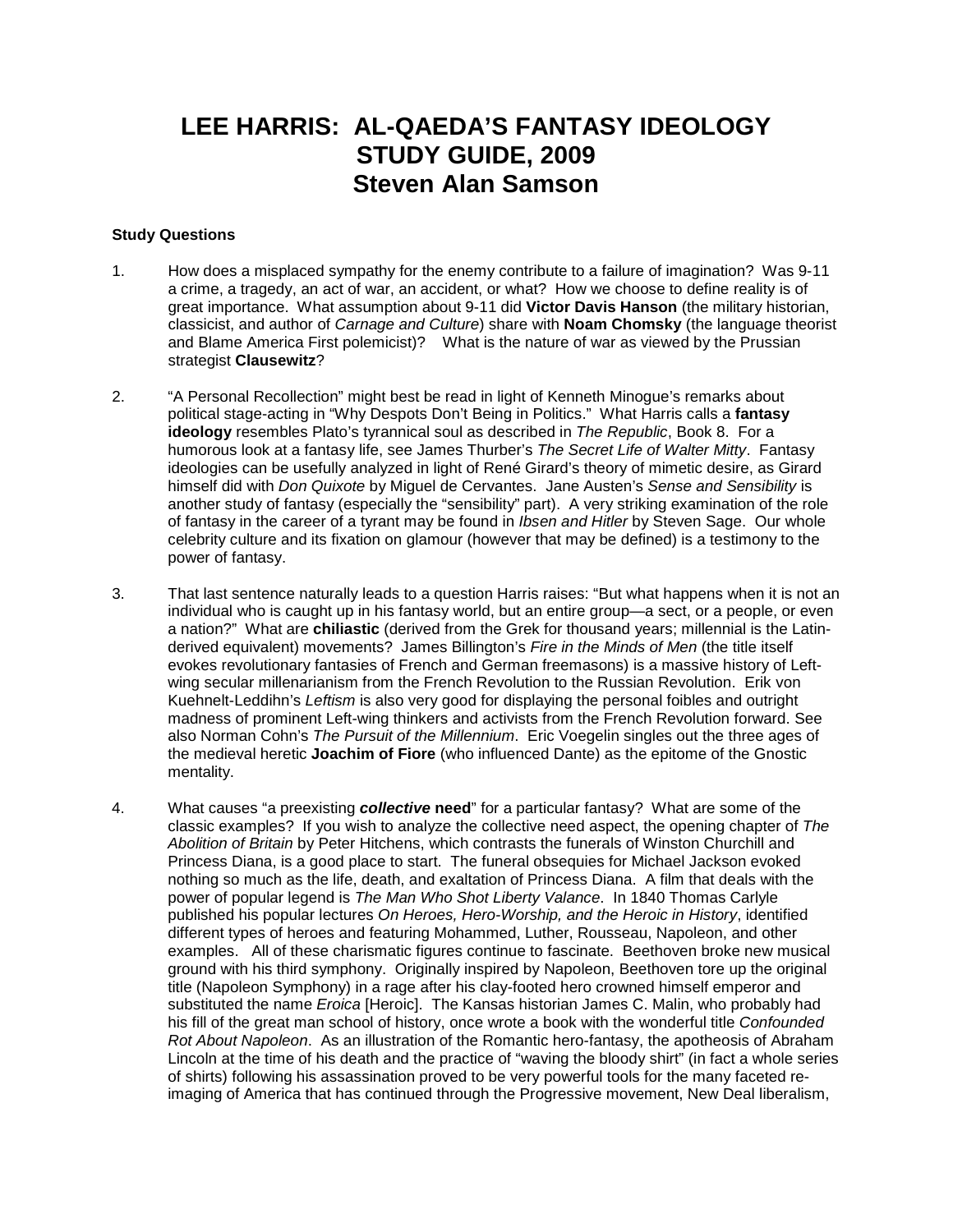the New Frontier (with its own "bloody shirt"), and the Great Society to the present day.

- 5. Why is the "theme of **reviving ancient glory**" an important key to understanding bloody-minded fantasy ideologies? How does this theme help us to understand various national, ideological, and sectarian pathologies, such as the *Dolchstoss* (back-stab) myth among Germans following the First World War, the martyrology of the Shiite Muslims and other defeated sects, and the cultural threnody of conquered peoples and lost causes. Pride may be displayed as open contempt by victors and rebels alike. And just as equally and maliciously, it may be cloaked in bitter resentment by the victims (Friedrich Nietzsche's and Max Scheler's *Ressentiment*). That is why, as Roger Scruton notes, the virtues of forgiveness and irony are so important to the vitality of civilization. Such an understanding is especially important today since, as a young veteran of wars in India and Sudan understood in 1901: "The wars of peoples will be more terrible than those of kings" (Winston Churchiill). A useful study is Fritz Stern's *The Politics of Cultural Despair*. Osama bin Laden invokes the golden age of the thousand year caliphate while the mullahs of Iran invoke the 7C martyrdom of Ali and his son Hussein, whose shrines are at Najaf and Karbala in Iraq, and anticipate the advent of the Hidden Imam.
- 6. What does Harris mean by **transformative belief**? *In Theses on Feuerbach*, young Karl Marx (one of the Young Hegelians) wrote "The philosophers have merely interpreted the world in various ways; the point, however, is to change it." The impetus may be make-believe but transformative leaders often bring such make-believe into reality. Note Budziszewski on the subversion and conversion of the conscience through its capture by sin. In writing about "the will to believe," **William James** discerned a practical way of implementing his pragmatic understanding of belief in his famous essay "The Moral Equivalent of War," which later inspired the teaching career of Eugen Rosenstock-Huessy (*Planetary Service*) and the Civilian Conservation Corps in the 1930s. How does Harris use the concept of "the irrational?" A classic on the subject is *The Greeks and the Irrational* by E. R. Dodds. How did **Georges Sorel** take this concept of the will to believe and convert it into an active, myth-making force ("artificially inseminated" beliefs)? Think of Budziszewski, again, on conscience as an active force rather than a passive barrier. How were the initiatives of Sorel and **Vilfredo Pareto** (two of the subjects of James Burnham's *The Machiavellians*) applied by **Benito Mussolini** (who was himself named after an earlier revolutionary)? Harris also makes a passing reference here to the influential artistic movement of that period known as Futurism.
- 7. Mussolini was a classic **political entrepreneur**: "For the Sorelian myth to achieve its effect it had to be presented as *theater*." This is yet another exercise in the idyllic imagination and an example of its modulated into the diabolic imagination, much as the "democratic soul in Plato's *The Republic* is transformed into the "tyrannical soul." Samuel Taylor Coleridge wrote that the "**poetic faith**" (another literary application of mimetic desire) transfers "from our inward nature a human interest and a semblance of truth sufficient to procure for these shadows of imagination that willing *suspension of disbelief* for the moment." Given his ambitions to revive "the grandeur that was Rome" (Edgar Allan Poe's phrase), why, as Harris sees it, did Mussolini choose to invade Ethiopia? Romanticized fantasies abound wherever we choose to look.
- 8. What is it like to be a prop in someone else's fantasy? Ask the "beautiful people" and others who live in the public eye (or in the "evil eye" of obsessive voyeurs) and who live with this reality constantly. The stalker is the stock motivator of so many films in the action, drama, cartoon, and horror genres. Envious or covetous hatred is also one of the themes of Roger Scruton's *The West and the Rest* and his analysis of both radical Islam and the culture of repudiation. René Girard's linking of such scapegoating with his mimetic theory is played out repeatedly on the political and entertainment stages like a broken vinyl record. Should we wait with baited breath to see who will be the next victim? John Donne's reply is bleak: "[S]end not to know For whom the bell tolls. It tolls for thee." Anti-Semitism and anti-Americanism are two such obsessive mental derangements that play out on the larger historical stage. Who does Harris believe was the intended audience for the exercise in revolutionary theater and agitprop that we remember as 9- 11? We need to understand (as the Soviet dissident Igor Shafarevich understood about